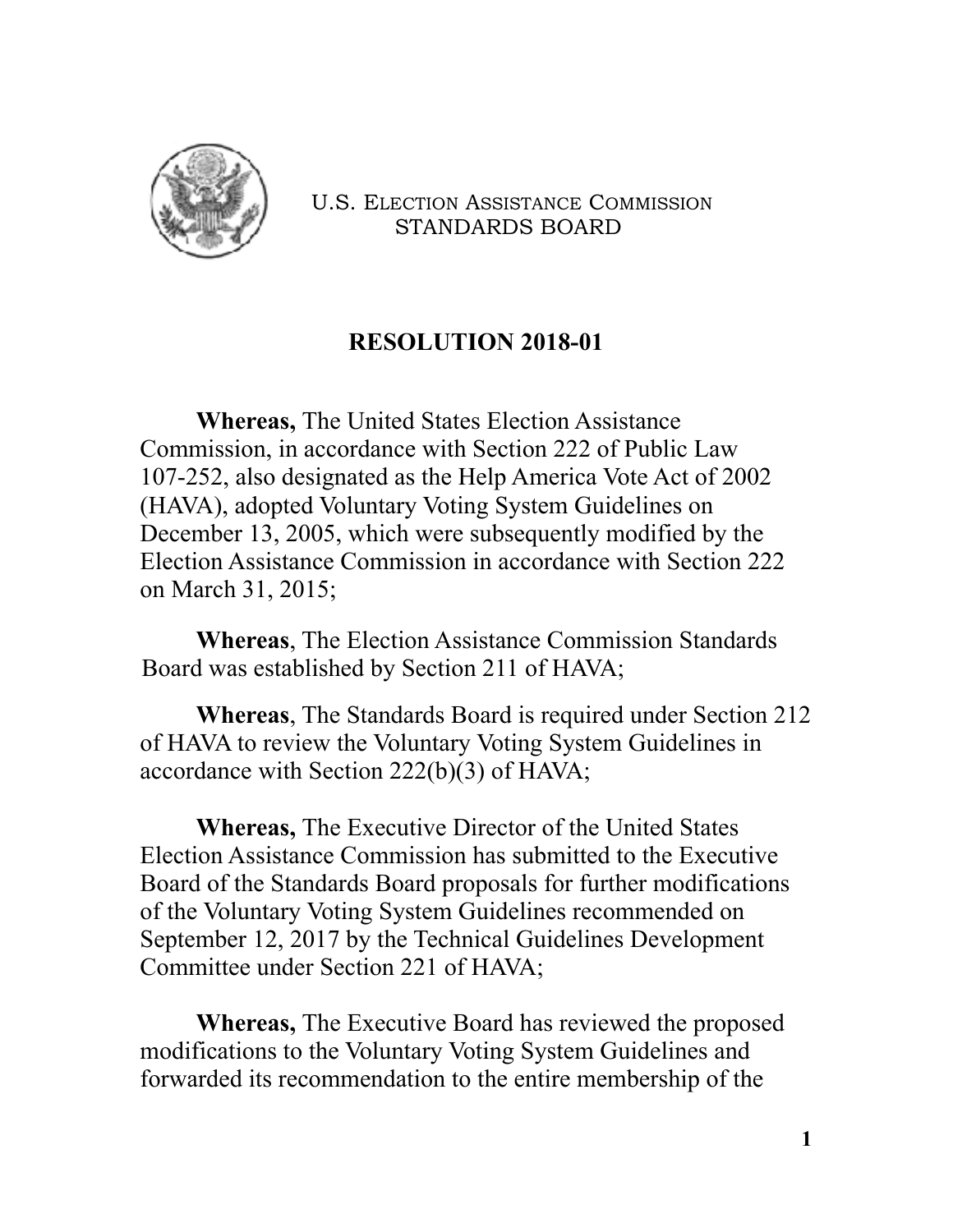Standards Board that the proposed modifications be adopted as presented;

**Whereas,** The Executive Board has recommended that the membership of the Standards Board consider this recommendation at the next annual meeting of the Standards Board required under Section  $215(a)(2)$  of HAVA; and

**Whereas,** after thorough and diligent review of the proposed modifications by the membership of the Standards Board;

## *Now, therefore, be it Resolved, by the Election Assistance Commission Standards Board, that:*

**SECTION 1.** The United States Election Assistance Commission Standards Board recommends to the United States Election Assistance Commission that the proposed modifications to the Voluntary Voting System Guidelines recommended by the Technical Guidelines Development Committee on September 12, 2017, be adopted by the Commission.

**SECTION 2.** The United States Election Assistance Commission Standards Board further recommends that these modifications be designated as "Voluntary Voting System Guidelines 2.0" to reflect the comprehensive nature of the modifications.

**SECTION 3**. The United States Election Assistance Commission Standards Board further recommends that the United States Election Assistance Commission, in its consideration of the recommended modifications, take into account the following:

**(1)** The schedule and procedures to implement "Voluntary Voting System Guidelines 2.0" should be as efficient as possible to ensure a smooth transition to the new Guidelines.